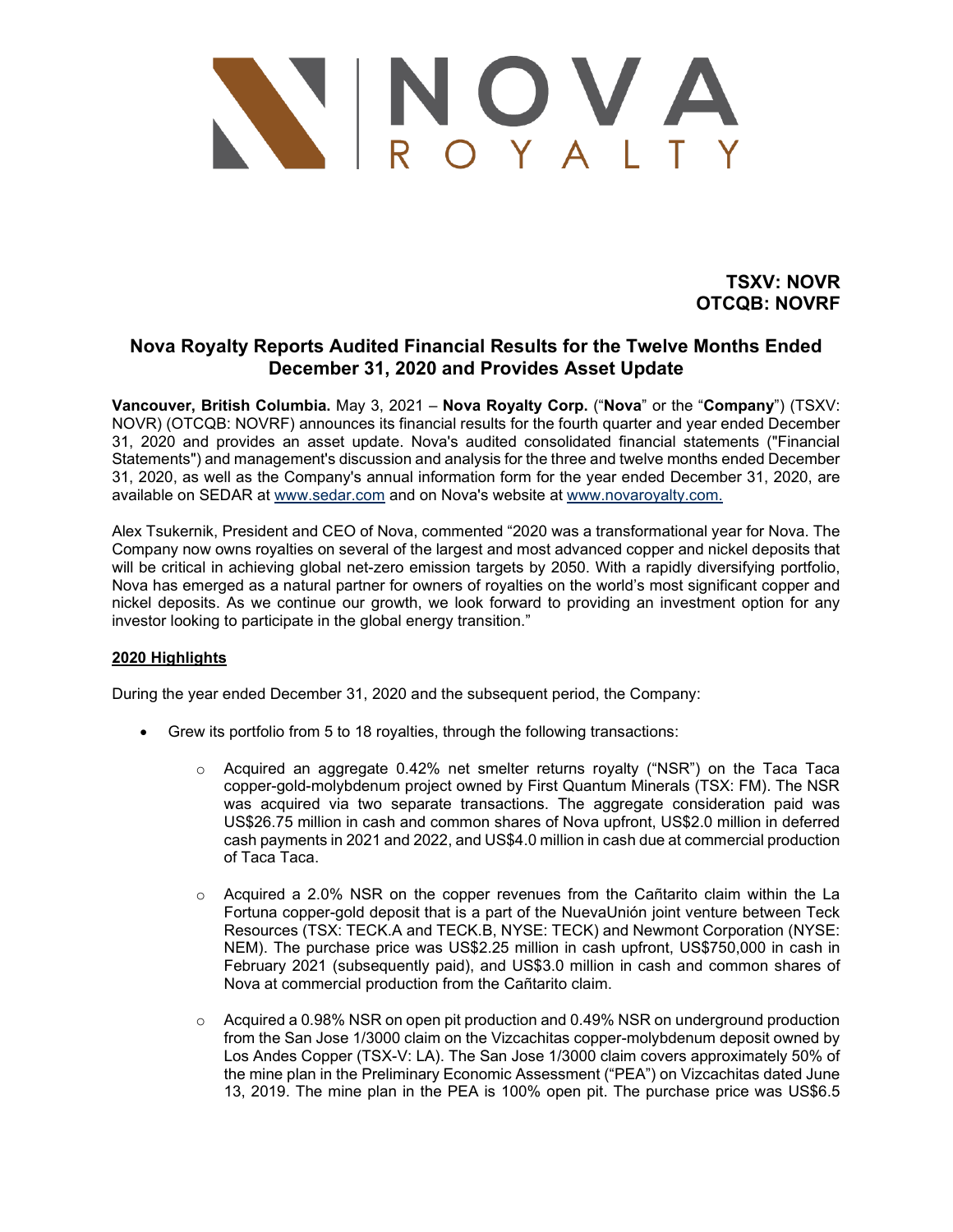million in cash upfront and US\$9.5 million in common shares of Nova upon achievement of several project progression milestones.

- $\circ$  Acquired a 2.4% NSR<sup>[1](#page-1-0)</sup> on the copper and nickel revenues on approximately 18% of the Twin Metals project owned by Antofagasta plc (LSE: ANTO). The purchase price includes US\$2.0 million in cash and common shares of Nova upfront and US\$4.0 million in contingent payments in cash and common shares of Nova upon permitting and production milestones.
- $\circ$  Acquired a 1.0% NSR on the Janice Lake copper-silver project being advanced by Rio Tinto and a portfolio of 8 exploration royalties for aggregate consideration of C\$1.7 million in cash and common shares of Nova upfront, plus additional contingent payments based on project milestones at Janice Lake.
- Secured an aggregate C\$32.5 million financing commitment from Beedie Capital. In February 2020, Beedie Capital supported the Company's C\$5.85 million private placement of units at 50 cents/unit with a C\$1.0 million investment. On October 1, 2020, on the morning of its direct listing on the TSX Venture Exchange ("TSXV"), the Company announced a C\$15.0 million financing commitment by Beedie Capital, consisting of a C\$13.0 million convertible note facility and a C\$2.0 million equity commitment in the Company's first public equity offering (subsequently completed in November 2020). In February 2021, Beedie converted the C\$3.5 million outstanding principal on the convertible note facility at C\$1.00/share and extended the facility size by C\$15.5 million. The Company also drew down an additional C\$5.0 million under the facility at a conversion price of C\$5.67/share. The Company currently has C\$20.0 million of available capital under the Beedie convertible note facility.
- Completed a direct listing of common shares on the TSX Venture Exchange on October 1, 2020.
- Strengthened Board of Directors with the appointment of Brett Heath as Chairman and Andrew Greville and E.B. Tucker as Non-Executive Directors.
- Strengthened management team with the appointment of Bill Tsang as Chief Financial Officer and Brian Ferrey as Vice President, Corporate Development & Strategy.
- Established a C\$25.0 million At-The-Market equity program with BMO Capital as the lead selling agent on February 26, 2021.
- Completed a public offering of common shares of Nova at C\$1.45/share on November 20, 2020, for aggregate gross proceeds of C\$14,423,000.
- Completed a private placement of units consisting of one common share and one half-warrant on February 25, 2020, for aggregate gross proceeds of C\$5,846,586.
- Set the date for its Annual General Meeting of shareholders for June 10, 2021.

# **Asset Updates**

# **Taca Taca**

On November 30, 2020, First Quantum Minerals Ltd. ("First Quantum") announced the filing of an updated National Instrument 43-101 – Standards of Disclosure for Mineral Projects ("NI 43-101") Technical Report dated November 2020 for the Taca Taca copper-gold-molybdenum development project in Argentina and

<span id="page-1-0"></span><sup>1</sup> Please, see the Company's Annual Information Form or the Twin Metals acquisition press release dated November 11, 2020 for additional information on the calculation of the royalty payments.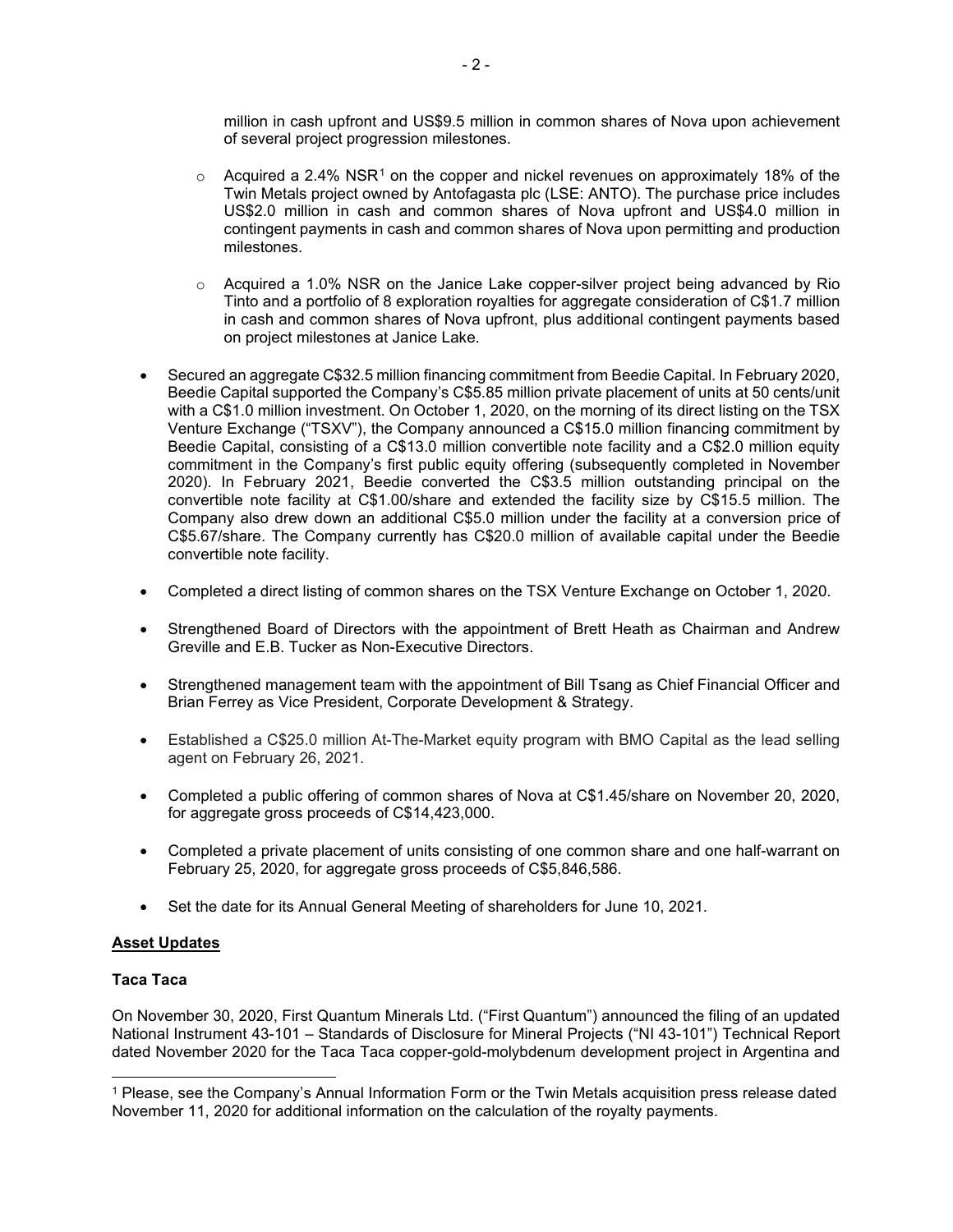declared a Maiden Mineral Reserve estimate of over 7.7 million tonnes of contained copper. The NI 43-101 Technical Report contemplates an open pit mine design, processing throughput of up to 60 million tonnes per annum through a conventional flotation circuit and a mine life of approximately 32 years. Recovered copper reaches a peak of approximately 275,000 tonnes within the first ten years of operations.

On March 29, 2021, First Quantum filed an Amended & Restated NI 43-101 Technical Report, which included an after-tax cash flow model, highlighting a post-tax NPV of US\$2,361 million and IRR of 15.3%. First Quantum expects to make a construction decision at Taca Taca in 2023 or 2024.

Nova owns a 0.42% NSR on the Taca Taca project.

For more information, please refer to [www.first-quantum.com](http://www.first-quantum.com/) and see the news releases dated November 30, 2020 and March 29, 2021, respectively.

# **Vizcachitas**

On April 30, 2021, Los Andes Copper Ltd. ("Los Andes") announced that it received unanimous approval from the Regional Environmental Committee (Comision de Evaluacion Ambiental) for drilling to be carried out at Vizcachitas. The approval follows successful completion of the public participation process with Chile's Environmental Evaluation Service ("SEA"), which was announced on December 14, 2020. Los Andes will now be able to carry out drilling to complete a Pre-Feasibility Study ("PFS") for the Vizcachitas project. Los Andes's proposed workplan includes infill drilling within the PFS open pit, drilling to extend the higher-grade mineralisation to the north of the PEA pit, and to test the prospective geophysical targets identified in 2020. This announcement is expected to trigger a US\$1.75 million milestone payment, payable in common shares of Nova (to be priced based on a 30-day volume weighted average trading price of the common shares of Nova at the time of issuance).

On April 1, 2021, Los Andes announced that it completed PFS-level metallurgical testwork at Vizcachitas. Final test results from a comprehensive bench scale testwork program completed by SGS Minerals in Santiago, Chile confirmed a copper recovery of 91.4% and the production of high-quality, clean copper concentrate. The PFS testwork results confirmed the 91.0% overall life of mine recovery assumption used in Los Andes's 2019 Preliminary Economic Assessment.

Previously, on May 14, 2020, Los Andes reported an update on the ongoing work for the Vizcachitas PFS. Highlights of the main advances in the PFS included:

- Testwork showed that a High Pressure Grinding Roll circuit is feasible and could provide enhanced project economics with lower energy consumption and increased operating flexibility
- Vizchachitas is amenable to the use of filtering and dry-stack tailings, which would significantly reduce water consumption, project footprint, and environmental impact
- Due to the reduced footprint required for dry stacked tailings, it is possible to have all project infrastructure in one operating complex in the Rocin Valley

Nova owns a 0.98% NSR royalty on open pit production and a 0.49% NSR royalty on underground production from the San Jose 1/3000 claim that covers approximately 50% of the mine plan in the PEA on Vizcachitas dated June 13, 2019. The mine plan in the PEA is 100% open pit.

For more information, please refer to [www.losandescopper.com](http://www.losandescopper.com/) and see the news releases dated April 30, 2021, April 1, 2021, December 14, 2020, and May 14, 2020, respectively.

# **Dumont**

On July 22, 2020, two private funds advised by Waterton Global Resource Management Inc. (collectively "Waterton") reached an agreement to acquire a 28% interest in the Dumont nickel project in Quebec from Karora Resources Inc. ("Karora") for up to C\$48 million, bringing its ownership in Dumont following the acquisition from Karora to 100%. Later in 2020, the Fish Habitat Compensation Project, which entailed the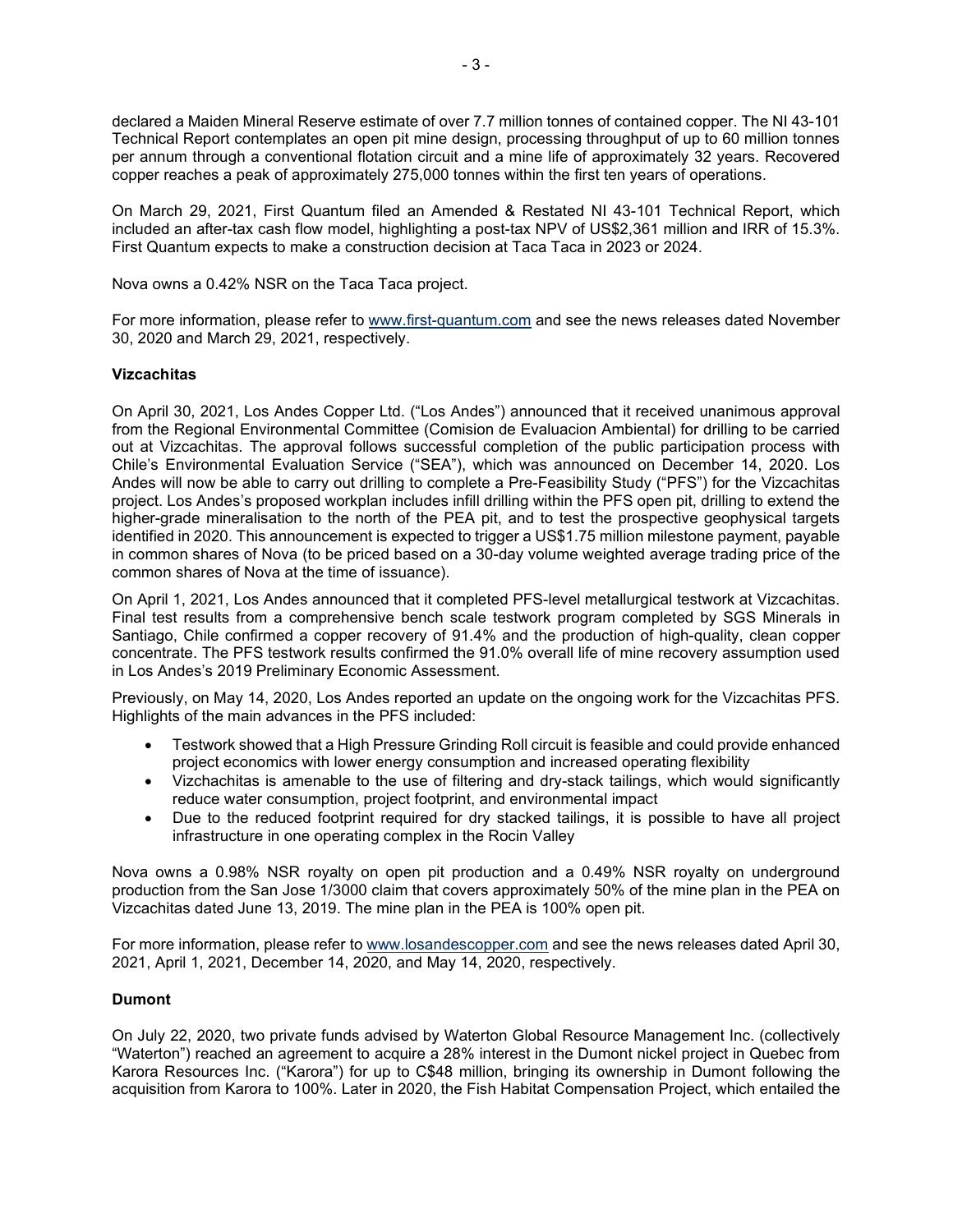refurbishment of the Dasserat Dam outside of Rouyn Noranda, was substantially complete. In 2021, a Life Cycle Assessment was completed to quantify the expected carbon footprint of the Dumont project.

The Dumont project is fully permitted and shovel ready.

Nova owns a 2.00% NSR royalty that covers approximately 21% of the Dumont deposit.

For more information, please refer to [www.dumontnickel.com](http://www.dumontnickel.com/) as well as the news release dated July 22, 2020 available at [www.karoraresources.com.](http://www.karoraresources.com/)

#### **NuevaUnión**

In Teck Resources ("Teck") Management Discussion and Analysis dated February 17, 2021, Teck disclosed that in 2020, limited work at NuevaUnión focused on a review of study results and an assessment of optimization opportunities, with assessments continuing in 2021.

Nova owns a 2.00% NSR royalty on future production over copper from the Cañtarito claim in the La Fortuna Deposit.

For more information, please refer to [www.teck.com.](http://www.teck.com/)

#### **Twin Metals**

On June 30, 2020, Twin Metals Minnesota ("Twin Metals") announced that it had received the U.S. Bureau of Land Management ("BLM") Notice of Intent to scope and prepare an Environmental Impact Statement ("EIS") for the Twin Metals nickel-copper-PGM project in Minnesota. The BLM notice formally initiated the scoping and environmental review process at the U.S. federal government level under the National Environmental Policy Act. A parallel state-level environmental review process will be led by the Minnesota Department of Natural Resources. Twin Metals formally submitted its mine plan on December 18, 2019, following more than a decade of engineering, environmental and engagement work.

On September 25, 2020, Twin Metals and the Minnesota Conservative Energy Forum ("MnCEF") announced a partnership to explore the strong connection between clean energy technologies – which require large quantities of copper and nickel – and Twin Metals's project. The partnership will focus on opportunities for policymakers and the public to learn about the global need for mineral resources to accomplish a clean energy transition.

Nova owns a 2.40% NSR royalty (payable at 1/3 of gross value) on contained copper and nickel metal on approximately 18% of the combined resources in the Maturi and Maturi Southwest deposits.

For more information, please refer to [www.twin-metals.com](http://www.twin-metals.com/) and see the news releases dated June 30, 2020 and September 25, 2020, respectively.

#### **Janice Lake**

On April 14, 2021, Forum Energy Metals Corp. ("Forum") announced that Rio Tinto Exploration Canada ("Rio Tinto") had completed its winter drilling program at the Janice Lake project. First assay results are expected in May 2021. Two drills were left at the 80-person exploration camp in preparation for a potential resumption of drilling in June 2021.

On September 29, 2020, Forum announced that Rio Tinto had completed its summer exploration program at the Janice Lake copper/silver project in Saskatchewan, the results of which would be used to plan a drill program in 2021. Rio Tinto completed a 25 hole Rotary Air Blast program to help identify targets for a 2021 diamond drill program, took 525 outcrop samples over the 52km property, took 167 soil samples and 379 vegetation samples, and completed 22.5 line km of gradient array induced polarization and 6.4 km of DCIP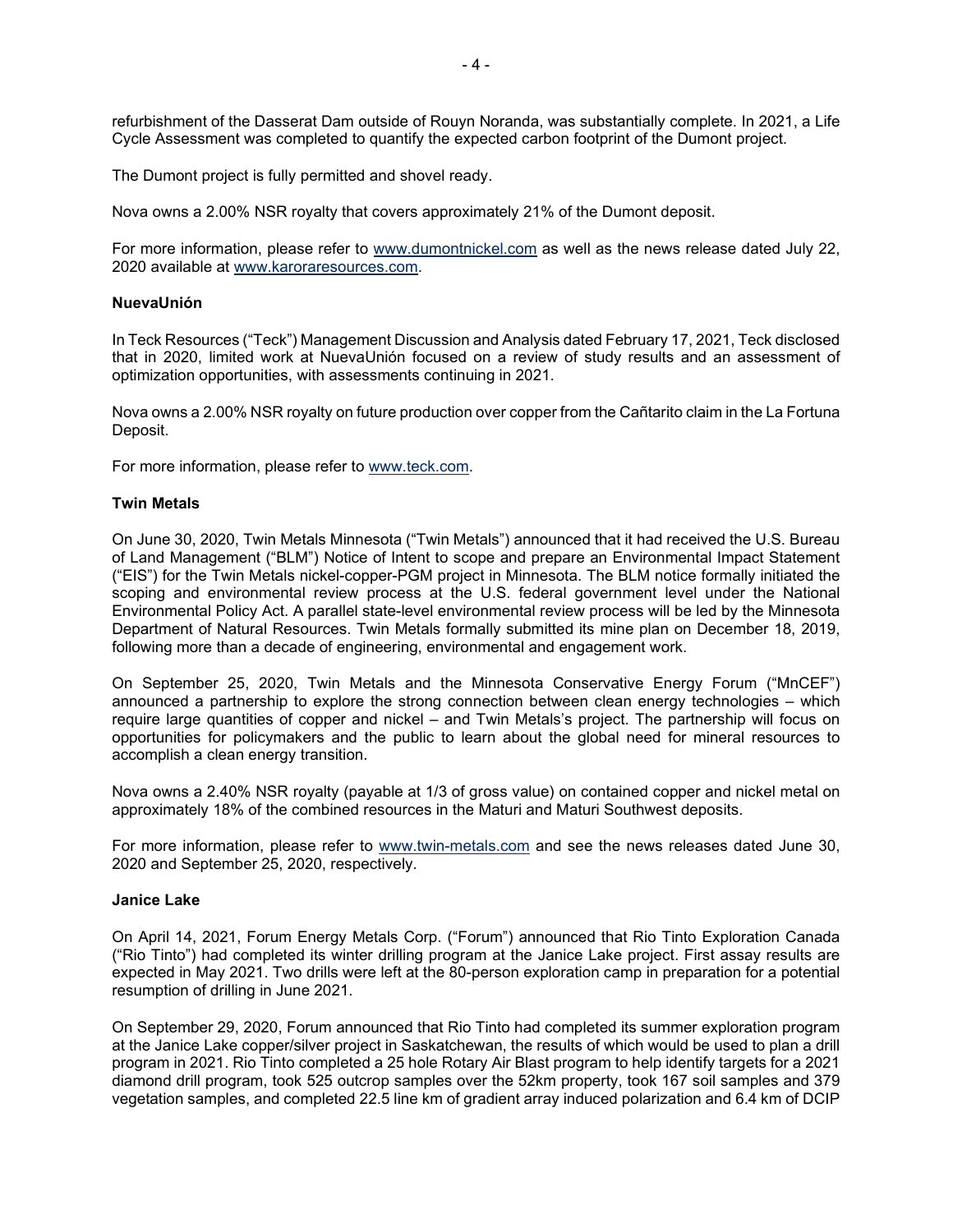surveys at the Jansem and Rafuse targets, and completed a 9.2 km Audio Magnetic Telluric survey over the Jansem and Janice targets. An 80-person camp was also constructed to serve as a base for future exploration campaigns on the property.

On May 12, 2020, Forum announced that Rio Tinto had completed its first year obligations under the Janice Lake Option/Joint Venture Agreement. Rio Tinto spent C\$3.7 million on the 2019 exploration program, meeting its C\$3.0 million exploration commitment 10 months ahead of schedule. The 2019 exploration program included airborne magnetic surveying and initial exploration drilling at the Jansem, Janice, and KAZ targets, where significant grades and thickness of copper mineralization were identified. Notable intercepts include 0.45% Cu and 3.6g/t Ag over 50.5 meters, 1.03% Cu and 9.5g/t Ag over 5.5 meters, and 1.09% Cu and 1.4g/t Ag over 9.1 meters.

Nova owns a 1.00% NSR royalty on the Janice Lake project.

For more information, please refer to [www.forumenergymetals.com](http://www.forumenergymetals.com/) and see the news releases dated April 14, 2021, September 29, 2020, and May 12, 2020, respectively.

#### **Qualified Person**

Technical information contained in this news release originates in the public disclosure set out above and has been reviewed and approved by Christian Rios, AIPG Certified Professional Geologist, Advisor to Nova and a Qualified Person as defined in National Instrument 43-101 Standards of Disclosure for Mineral Projects.

#### **ABOUT NOVA**

Nova is a royalty company focused on providing investors with exposure to the key building blocks of clean energy – copper and nickel. The Company is headquartered in Vancouver, British Columbia and is listed on the TSX Venture Exchange under the trading symbol "NOVR".

# **ON BEHALF OF NOVA ROYALTY CORP.,**

(signed) "Alex Tsukernik"

President and Chief Executive Officer Phone: (604) 696-4241 Email: [info@novaroyalty.com](mailto:info@novaroyalty.com)

Website: [www.novaroyalty.com](http://www.novaroyalty.com/)

*Neither the TSX Venture Exchange nor its Regulation Service Provider (as that term is defined in the policies of the TSX Venture Exchange) accepts responsibility for the adequacy or accuracy of this release.*

#### *Cautionary Note Regarding Forward-Looking Statements*

*This press release contains "forward-looking information" and "forward-looking statements" within the meaning of applicable securities legislation. The forward-looking statements herein are made as of the date of this press release only, and the Company does not assume any obligation to update or revise them to reflect new information, estimates or opinions, future events or results or otherwise, except as required by applicable law. Often, but not always, forward-looking statements can be identified by the use of words such as "plans", "expects", "is expected", "budgets", "scheduled", "estimates", "forecasts", "predicts", "projects", "intends", "targets", "aims", "anticipates" or "believes" or variations (including negative variations) of such words and phrases or may be identified by statements to the effect that certain actions "may", "could", "should", "would", "might" or "will" be taken, occur or be achieved. Forward-looking information in this press release includes, but is not limited to, statements relating to plans of the property owners to*